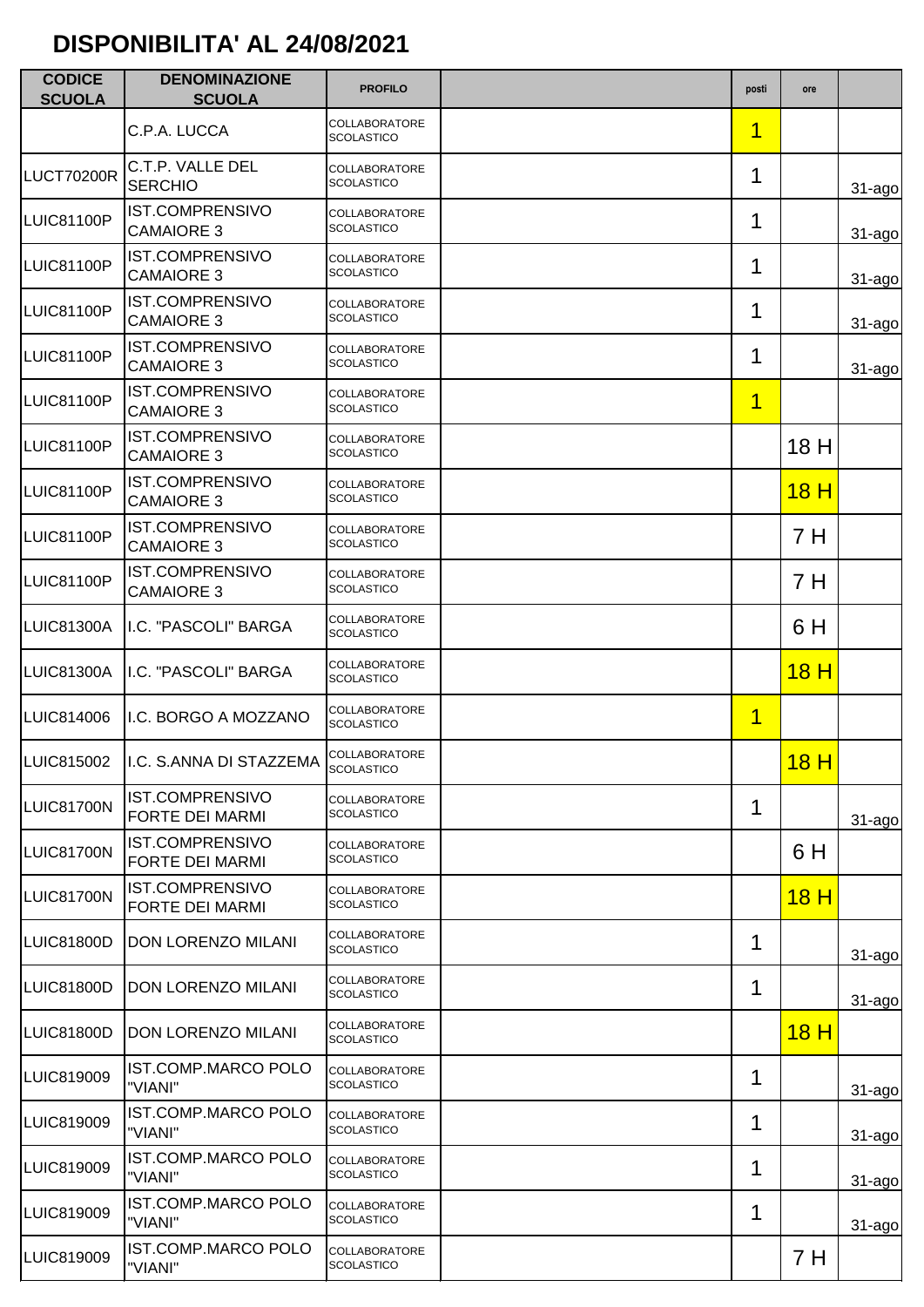| <b>CODICE</b><br><b>SCUOLA</b> | <b>DENOMINAZIONE</b><br><b>SCUOLA</b>         | <b>PROFILO</b>                            | posti | ore         |             |
|--------------------------------|-----------------------------------------------|-------------------------------------------|-------|-------------|-------------|
| LUIC819009                     | IST.COMP.MARCO POLO<br>"VIANI"                | COLLABORATORE<br><b>SCOLASTICO</b>        |       | 7 H         |             |
| LUIC82000D                     | IC CENTRO-MIGLIARINA<br><b>MOTTO</b>          | COLLABORATORE<br><b>SCOLASTICO</b>        | 1     |             | $31 - ago$  |
| LUIC82000D                     | IC CENTRO-MIGLIARINA<br><b>MOTTO</b>          | <b>COLLABORATORE</b><br><b>SCOLASTICO</b> | 1     |             | $31 - a$ go |
| LUIC82000D                     | <b>IC CENTRO-MIGLIARINA</b><br><b>MOTTO</b>   | <b>COLLABORATORE</b><br><b>SCOLASTICO</b> | 1     |             | $31 - ago$  |
| LUIC82000D                     | IC CENTRO-MIGLIARINA<br><b>MOTTO</b>          | COLLABORATORE<br><b>SCOLASTICO</b>        | 1     |             | 31-ago      |
| <b>LUIC82000D</b>              | IC CENTRO-MIGLIARINA<br><b>MOTTO</b>          | COLLABORATORE<br><b>SCOLASTICO</b>        |       | <u>18 H</u> |             |
| LUIC821009                     | I.C. COREGLIA ANT.LLI                         | <b>COLLABORATORE</b><br><b>SCOLASTICO</b> |       | 18 H        |             |
| LUIC821009                     | I.C. COREGLIA ANT.LLI                         | COLLABORATORE<br><b>SCOLASTICO</b>        |       | 18H         |             |
| <b>LUIC822005</b>              | I.C. BAGNI DI LUCCA                           | COLLABORATORE<br><b>SCOLASTICO</b>        |       | 12H         |             |
| <b>LUIC822005</b>              | I.C. BAGNI DI LUCCA                           | COLLABORATORE<br><b>SCOLASTICO</b>        |       | 18 H        |             |
| <b>LUIC822005</b>              | I.C. BAGNI DI LUCCA                           | COLLABORATORE<br><b>SCOLASTICO</b>        |       | 12H         |             |
| <b>LUIC822005</b>              | I.C. BAGNI DI LUCCA                           | COLLABORATORE<br><b>SCOLASTICO</b>        | 1     |             |             |
| <b>LUIC822005</b>              | I.C. BAGNI DI LUCCA                           | COLLABORATORE<br><b>SCOLASTICO</b>        |       | 18H         |             |
| LUIC823001                     | I.C. PESCAGLIA                                | COLLABORATORE<br><b>SCOLASTICO</b>        |       | 18H         |             |
|                                | LUIC82400R   I.C. GALLICANO                   | <b>COLLABORATORE</b><br>SCOLASTICO        | 1     |             |             |
| LUIC82400R                     | I.C. GALLICANO                                | <b>COLLABORATORE</b><br><b>SCOLASTICO</b> |       | 18H         |             |
| LUIC82500L                     | I.C. CASTIGLIONE G.NA                         | COLLABORATORE<br><b>SCOLASTICO</b>        |       | <u>18 H</u> |             |
| LUIC82600C                     | I.C. PIAZZA AL SERCHIO                        | <b>COLLABORATORE</b><br><b>SCOLASTICO</b> | 1     |             |             |
| <b>LUIC82600C</b>              | I.C. PIAZZA AL SERCHIO                        | <b>COLLABORATORE</b><br><b>SCOLASTICO</b> |       | <u>18 H</u> |             |
| LUIC827008                     | I.C. CASTELNUOVO G.NA                         | <b>COLLABORATORE</b><br><b>SCOLASTICO</b> | 1     |             |             |
| <b>LUIC827008</b>              | I.C. CASTELNUOVO G.NA                         | COLLABORATORE<br><b>SCOLASTICO</b>        | 1     |             |             |
| <b>LUIC827008</b>              | I.C. CASTELNUOVO G.NA                         | COLLABORATORE<br><b>SCOLASTICO</b>        | 1     |             |             |
| <b>LUIC827008</b>              | I.C. CASTELNUOVO G.NA                         | COLLABORATORE<br><b>SCOLASTICO</b>        | 1     |             |             |
| <b>LUIC828004</b>              | IST.COMPRENSIVO DI<br>SERAVEZZA               | COLLABORATORE<br><b>SCOLASTICO</b>        | 1     |             | $31$ -ago   |
| <b>LUIC828004</b>              | IST.COMPRENSIVO DI<br><b>SERAVEZZA</b>        | COLLABORATORE<br><b>SCOLASTICO</b>        | 1     |             | $31 - ago$  |
| LUIC828004                     | <b>IST.COMPRENSIVO DI</b><br><b>SERAVEZZA</b> | COLLABORATORE<br><b>SCOLASTICO</b>        | 1     |             | $31 - aqo$  |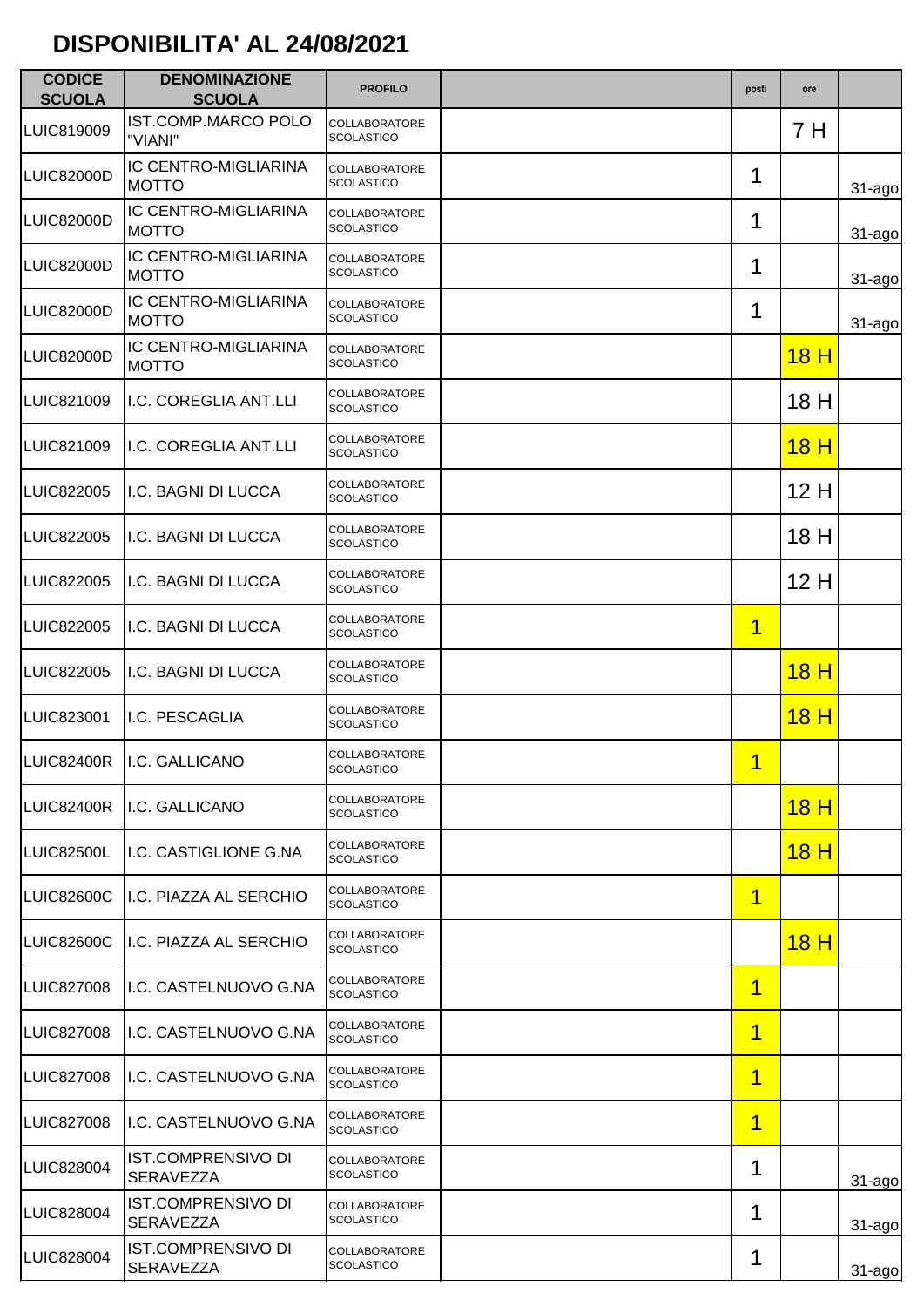| <b>CODICE</b><br><b>SCUOLA</b> | <b>DENOMINAZIONE</b><br><b>SCUOLA</b>         | <b>PROFILO</b>                            | posti                   | ore             |            |
|--------------------------------|-----------------------------------------------|-------------------------------------------|-------------------------|-----------------|------------|
| LUIC828004                     | <b>IST.COMPRENSIVO DI</b><br><b>SERAVEZZA</b> | COLLABORATORE<br><b>SCOLASTICO</b>        |                         | 18H             |            |
| <b>LUIC82900X</b>              | <b>IST.COMPRENSIVO</b><br><b>CAMAIORE 1</b>   | COLLABORATORE<br><b>SCOLASTICO</b>        | 1                       |                 | $31 - ago$ |
| <b>LUIC82900X</b>              | <b>IST.COMPRENSIVO</b><br><b>CAMAIORE 1</b>   | COLLABORATORE<br><b>SCOLASTICO</b>        | 1                       |                 | $31 - ago$ |
| <b>LUIC82900X</b>              | <b>IST.COMPRENSIVO</b><br><b>CAMAIORE 1</b>   | COLLABORATORE<br><b>SCOLASTICO</b>        | 1                       |                 | $31 - ago$ |
| <b>LUIC82900X</b>              | <b>IST.COMPRENSIVO</b><br><b>CAMAIORE 1</b>   | COLLABORATORE<br><b>SCOLASTICO</b>        |                         | 18 <sub>H</sub> |            |
| <b>LUIC82900X</b>              | <b>IST.COMPRENSIVO</b><br><b>CAMAIORE 1</b>   | COLLABORATORE<br><b>SCOLASTICO</b>        |                         | 12H             |            |
| <b>LUIC82900X</b>              | <b>IST.COMPRENSIVO</b><br><b>CAMAIORE 1</b>   | COLLABORATORE<br><b>SCOLASTICO</b>        |                         | 15H             |            |
| <b>LUIC82900X</b>              | <b>IST.COMPRENSIVO</b><br><b>CAMAIORE 1</b>   | COLLABORATORE<br><b>SCOLASTICO</b>        |                         | 6 H             |            |
| <b>LUIC82900X</b>              | <b>IST.COMPRENSIVO</b><br><b>CAMAIORE 1</b>   | COLLABORATORE<br><b>SCOLASTICO</b>        |                         | 6 H             |            |
| LUIC830004                     | <b>IST.COMPRENSIVO</b><br><b>MASSAROSA1</b>   | COLLABORATORE<br><b>SCOLASTICO</b>        | 1                       |                 | $31 - ago$ |
| LUIC830004                     | <b>IST.COMPRENSIVO</b><br><b>MASSAROSA1</b>   | COLLABORATORE<br><b>SCOLASTICO</b>        | 1                       |                 | $31 - ago$ |
| LUIC830004                     | <b>IST.COMPRENSIVO</b><br><b>MASSAROSA1</b>   | COLLABORATORE<br><b>SCOLASTICO</b>        | $\overline{\mathbf{1}}$ |                 |            |
| LUIC830004                     | <b>IST.COMPRENSIVO</b><br><b>MASSAROSA1</b>   | COLLABORATORE<br><b>SCOLASTICO</b>        |                         | 15H             |            |
| <b>LUIC83100X</b>              | I.C. MASSAROSA 2                              | COLLABORATORE<br><b>SCOLASTICO</b>        |                         | 18 H            |            |
|                                | LUIC83100X   I.C. MASSAROSA 2                 | COLLABORATORE<br>SCOLASTICO               |                         | 12H             |            |
| <b>LUIC83100X</b>              | I.C. MASSAROSA 2                              | <b>COLLABORATORE</b><br><b>SCOLASTICO</b> |                         | 6 H             |            |
| <b>LUIC83100X</b>              | I.C. MASSAROSA 2                              | COLLABORATORE<br><b>SCOLASTICO</b>        |                         | 6 H             |            |
| <b>LUIC83100X</b>              | I.C. MASSAROSA 2                              | COLLABORATORE<br><b>SCOLASTICO</b>        | $\overline{\mathbf{1}}$ |                 |            |
| LUIC83200Q                     | <b>GIORGIO GABER</b>                          | COLLABORATORE<br>SCOLASTICO               | 1                       |                 | $31 - ago$ |
| LUIC83200Q                     | <b>GIORGIO GABER</b>                          | COLLABORATORE<br><b>SCOLASTICO</b>        | 1                       |                 | $31 - ago$ |
| LUIC83200Q                     | <b>GIORGIO GABER</b>                          | COLLABORATORE<br><b>SCOLASTICO</b>        | 1                       |                 | $31 - ago$ |
| LUIC83200Q                     | <b>GIORGIO GABER</b>                          | COLLABORATORE<br><b>SCOLASTICO</b>        | 1                       |                 | $31 - ago$ |
| LUIC83200Q                     | <b>GIORGIO GABER</b>                          | COLLABORATORE<br><b>SCOLASTICO</b>        | 1                       |                 | $31 - ago$ |
| LUIC83200Q                     | <b>GIORGIO GABER</b>                          | COLLABORATORE<br><b>SCOLASTICO</b>        | 1                       |                 |            |
| LUIC83300G                     | I.C. TORRE DEL LAGO                           | COLLABORATORE<br><b>SCOLASTICO</b>        |                         | 12H             |            |
| LUIC83300G                     | I.C. TORRE DEL LAGO                           | COLLABORATORE<br><b>SCOLASTICO</b>        |                         | 18 H            |            |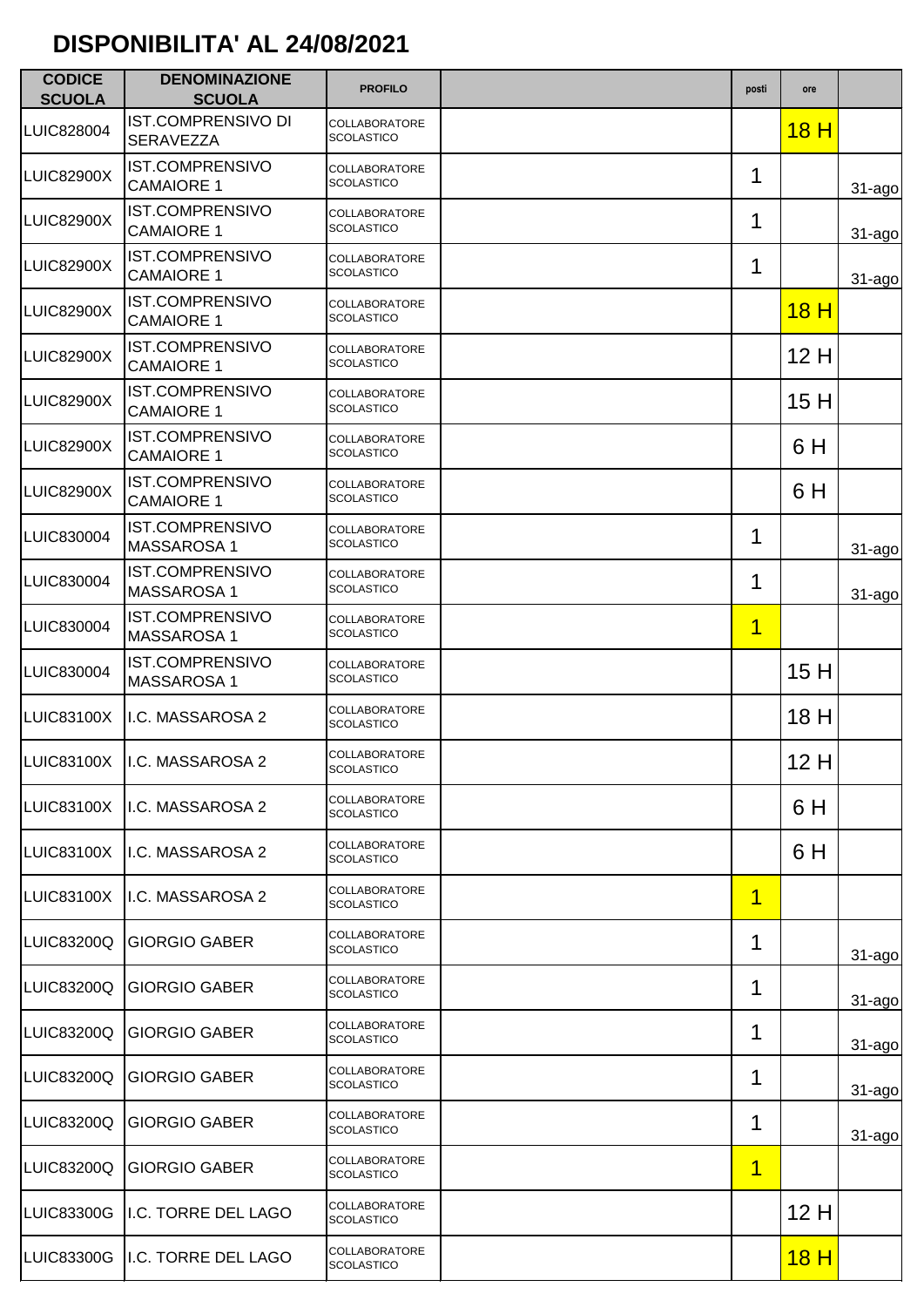| <b>CODICE</b><br><b>SCUOLA</b> | <b>DENOMINAZIONE</b><br><b>SCUOLA</b>    | <b>PROFILO</b>                            | posti | ore             |             |
|--------------------------------|------------------------------------------|-------------------------------------------|-------|-----------------|-------------|
| LUIC83400B                     | PIETRASANTA 1                            | COLLABORATORE<br><b>SCOLASTICO</b>        | 1     |                 | $31 - ago$  |
| LUIC83400B                     | PIETRASANTA 1                            | <b>COLLABORATORE</b><br><b>SCOLASTICO</b> | 1     |                 | $31 - ago$  |
| LUIC83400B                     | PIETRASANTA 1                            | COLLABORATORE<br><b>SCOLASTICO</b>        | 1     |                 | $31 - ago$  |
| <b>LUIC83400B</b>              | PIETRASANTA 1                            | COLLABORATORE<br><b>SCOLASTICO</b>        | 1     |                 | $31 - ago$  |
| LUIC83400B                     | PIETRASANTA 1                            | COLLABORATORE<br><b>SCOLASTICO</b>        | 1     |                 | $31 - a$ go |
| <b>LUIC83400B</b>              | PIETRASANTA 1                            | COLLABORATORE<br><b>SCOLASTICO</b>        | 1     |                 |             |
| LUIC83400B                     | PIETRASANTA 1                            | COLLABORATORE<br><b>SCOLASTICO</b>        |       | 18H             |             |
| <b>LUIC835007</b>              | I.C. CAMIGLIANO                          | COLLABORATORE<br><b>SCOLASTICO</b>        |       | 18 H            |             |
| <b>LUIC835007</b>              | I.C. CAMIGLIANO                          | COLLABORATORE<br><b>SCOLASTICO</b>        |       | 18 <sub>H</sub> |             |
| <b>LUIC835007</b>              | I.C. CAMIGLIANO                          | COLLABORATORE<br><b>SCOLASTICO</b>        |       | 15H             |             |
| LUIC836003                     | I.C. "CARLO PIAGGIA"<br><b>CAPANNORI</b> | COLLABORATORE<br><b>SCOLASTICO</b>        | 1     |                 | $31 - a$ go |
| LUIC836003                     | I.C. "CARLO PIAGGIA"<br><b>CAPANNORI</b> | COLLABORATORE<br><b>SCOLASTICO</b>        | 1     |                 | $31 - ago$  |
| LUIC836003                     | I.C. "CARLO PIAGGIA"<br><b>CAPANNORI</b> | COLLABORATORE<br>SCOLASTICO               | 1     |                 | $31 - ago$  |
| LUIC836003                     | I.C. "CARLO PIAGGIA"<br><b>CAPANNORI</b> | COLLABORATORE<br><b>SCOLASTICO</b>        |       | 18 H            |             |
| LUIC836003                     | I.C. "CARLO PIAGGIA"<br>CAPANNORI        | COLLABORATORE<br><b>SCOLASTICO</b>        | 1     |                 |             |
| LUIC836003                     | I.C. "CARLO PIAGGIA"<br><b>CAPANNORI</b> | <b>COLLABORATORE</b><br><b>SCOLASTICO</b> | 1     |                 |             |
| LUIC83700V                     | I.C. "DON A. MEI"<br>S.LEONARDO T.ZIO    | <b>COLLABORATORE</b><br><b>SCOLASTICO</b> |       | 18 H            |             |
| LUIC83700V                     | I.C. "DON A. MEI"<br>S.LEONARDO T.ZIO    | COLLABORATORE<br>SCOLASTICO               |       | 18 H            |             |
| LUIC83700V                     | I.C. "DON A. MEI"<br>S.LEONARDO T.ZIO    | COLLABORATORE<br><b>SCOLASTICO</b>        |       | 12H             |             |
| LUIC83700V                     | I.C. "DON A. MEI"<br>S.LEONARDO T.ZIO    | COLLABORATORE<br><b>SCOLASTICO</b>        |       | 12 H            |             |
| LUIC83700V                     | I.C. "DON A. MEI"<br>S.LEONARDO T.ZIO    | COLLABORATORE<br><b>SCOLASTICO</b>        |       | 18H             |             |
| LUIC83800P                     | I.C. ILIO MICHELONI<br>LAMMARI           | COLLABORATORE<br><b>SCOLASTICO</b>        |       | 12H             | PIERINI     |
| LUIC83800P                     | I.C. ILIO MICHELONI<br>LAMMARI           | COLLABORATORE<br><b>SCOLASTICO</b>        |       | <u>18 H</u>     |             |
| <b>LUIC83900E</b>              | I.C. DARSENA                             | COLLABORATORE<br><b>SCOLASTICO</b>        |       | 16 H            |             |
| LUIC83900E                     | I.C. DARSENA                             | COLLABORATORE<br>SCOLASTICO               |       | 6 H             |             |
| <b>LUIC83900E</b>              | I.C. DARSENA                             | COLLABORATORE<br><b>SCOLASTICO</b>        |       | 18H             |             |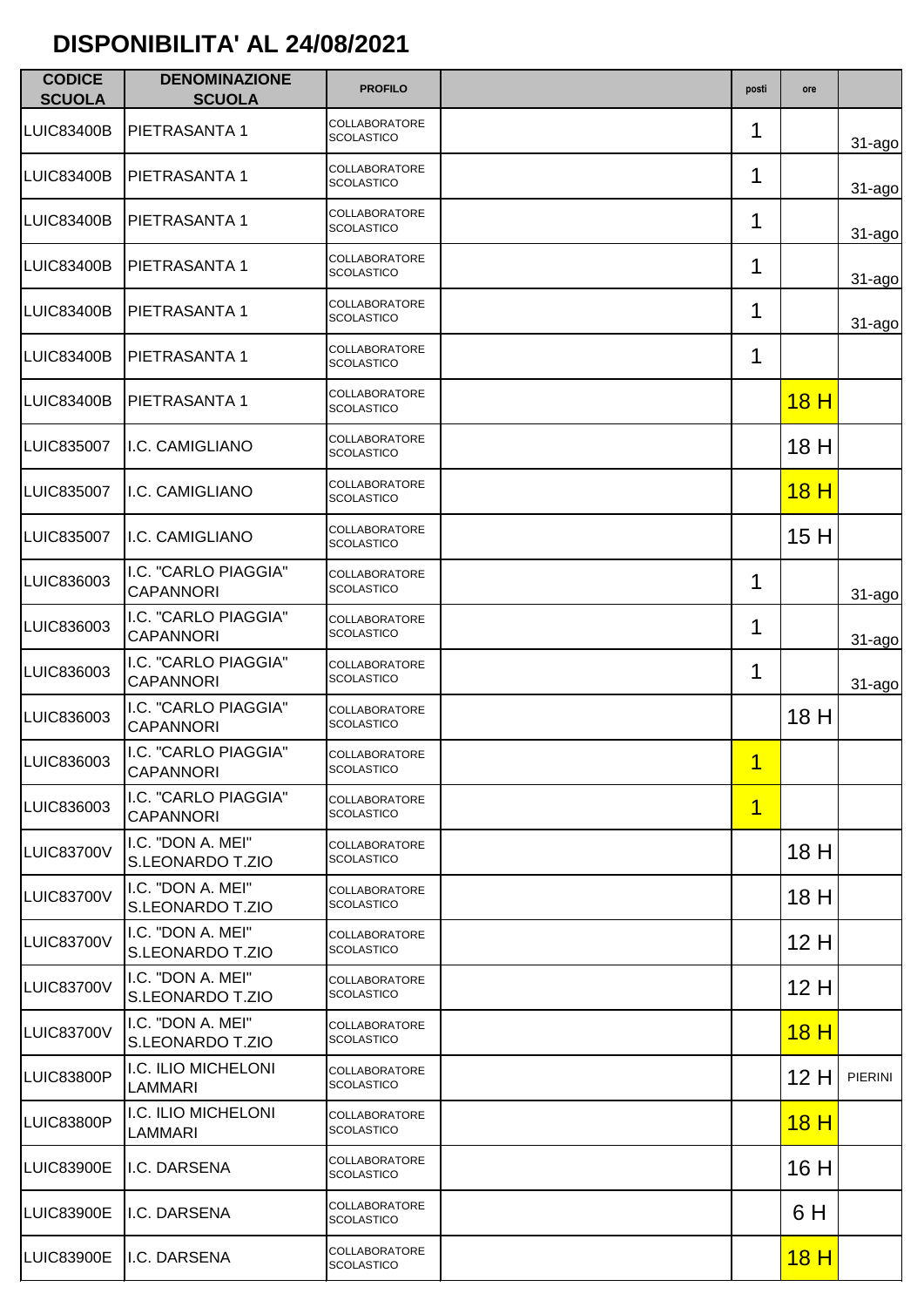| <b>CODICE</b><br><b>SCUOLA</b> | <b>DENOMINAZIONE</b><br><b>SCUOLA</b> | <b>PROFILO</b>                            | posti                   | ore         |            |
|--------------------------------|---------------------------------------|-------------------------------------------|-------------------------|-------------|------------|
| LUIC84000P                     | <b>ALTOPASCIO</b>                     | COLLABORATORE<br><b>SCOLASTICO</b>        | 1                       |             | $31 - ago$ |
| LUIC84000P                     | <b>ALTOPASCIO</b>                     | <b>COLLABORATORE</b><br><b>SCOLASTICO</b> | 1                       |             | $31 - ago$ |
| LUIC84000P                     | <b>ALTOPASCIO</b>                     | COLLABORATORE<br><b>SCOLASTICO</b>        | 1                       |             | $31 - ago$ |
| LUIC84000P                     | <b>ALTOPASCIO</b>                     | <b>COLLABORATORE</b><br><b>SCOLASTICO</b> | 1                       |             | $31 - ago$ |
| LUIC84000P                     | <b>ALTOPASCIO</b>                     | COLLABORATORE<br><b>SCOLASTICO</b>        | 1                       |             |            |
| LUIC84000P                     | <b>ALTOPASCIO</b>                     | COLLABORATORE<br><b>SCOLASTICO</b>        | $\overline{\mathbf{1}}$ |             |            |
| LUIC84100E                     | <b>IC PORCARI</b>                     | COLLABORATORE<br><b>SCOLASTICO</b>        | 1                       |             | $31 - ago$ |
| LUIC84100E                     | <b>IC PORCARI</b>                     | <b>COLLABORATORE</b><br><b>SCOLASTICO</b> | 1                       |             | $31 - ago$ |
| LUIC84100E                     | <b>IC PORCARI</b>                     | COLLABORATORE<br><b>SCOLASTICO</b>        | 1                       |             | 31-ago     |
| LUIC84100E                     | <b>IC PORCARI</b>                     | COLLABORATORE<br><b>SCOLASTICO</b>        | 1                       |             | $31 - ago$ |
| LUIC84100E                     | <b>IC PORCARI</b>                     | <b>COLLABORATORE</b><br><b>SCOLASTICO</b> |                         | 18 H        |            |
| LUIC84100E                     | <b>IC PORCARI</b>                     | COLLABORATORE<br><b>SCOLASTICO</b>        |                         | 6 H         |            |
| <b>LUIC84100E</b>              | <b>IC PORCARI</b>                     | COLLABORATORE<br><b>SCOLASTICO</b>        |                         | 18H         |            |
| <b>LUIC84200A</b>              | I.C. MONTECARLO                       | <b>COLLABORATORE</b><br><b>SCOLASTICO</b> |                         | 18H         |            |
| LUIC843006                     | I.C. LUCCA 5                          | COLLABORATORE<br><b>SCOLASTICO</b>        |                         | 18H         |            |
| LUIC843006                     | I.C. LUCCA 5                          | COLLABORATORE<br><b>SCOLASTICO</b>        |                         | 12 H        |            |
| <b>LUIC843006</b>              | I.C. LUCCA 5                          | COLLABORATORE<br><b>SCOLASTICO</b>        |                         | <u>18 H</u> |            |
| LUIC843006                     | I.C. LUCCA 5                          | COLLABORATORE<br><b>SCOLASTICO</b>        | 1                       |             |            |
| <b>LUIC843006</b>              | I.C. LUCCA 5                          | COLLABORATORE<br><b>SCOLASTICO</b>        |                         | 6 H         |            |
| LUIC84500T                     | I.C. LUCCA 4                          | COLLABORATORE<br><b>SCOLASTICO</b>        | 1                       |             |            |
| LUIC84500T                     | I.C. LUCCA 4                          | COLLABORATORE<br><b>SCOLASTICO</b>        |                         | 6 H         |            |
| LUIC84600N                     | I.C. LUCCA 3                          | COLLABORATORE<br><b>SCOLASTICO</b>        | 1                       |             |            |
| LUIC84600N                     | I.C. LUCCA 3                          | COLLABORATORE<br><b>SCOLASTICO</b>        |                         | 18 H        |            |
| <b>LUIC84700D</b>              | I.C. LUCCA 6                          | COLLABORATORE<br><b>SCOLASTICO</b>        |                         | 16 H        |            |
| LUIC84700D                     | I.C. LUCCA 6                          | COLLABORATORE<br><b>SCOLASTICO</b>        |                         | 6 H         |            |
| LUIC84700D                     | I.C. LUCCA 6                          | COLLABORATORE<br><b>SCOLASTICO</b>        |                         | 6 H         |            |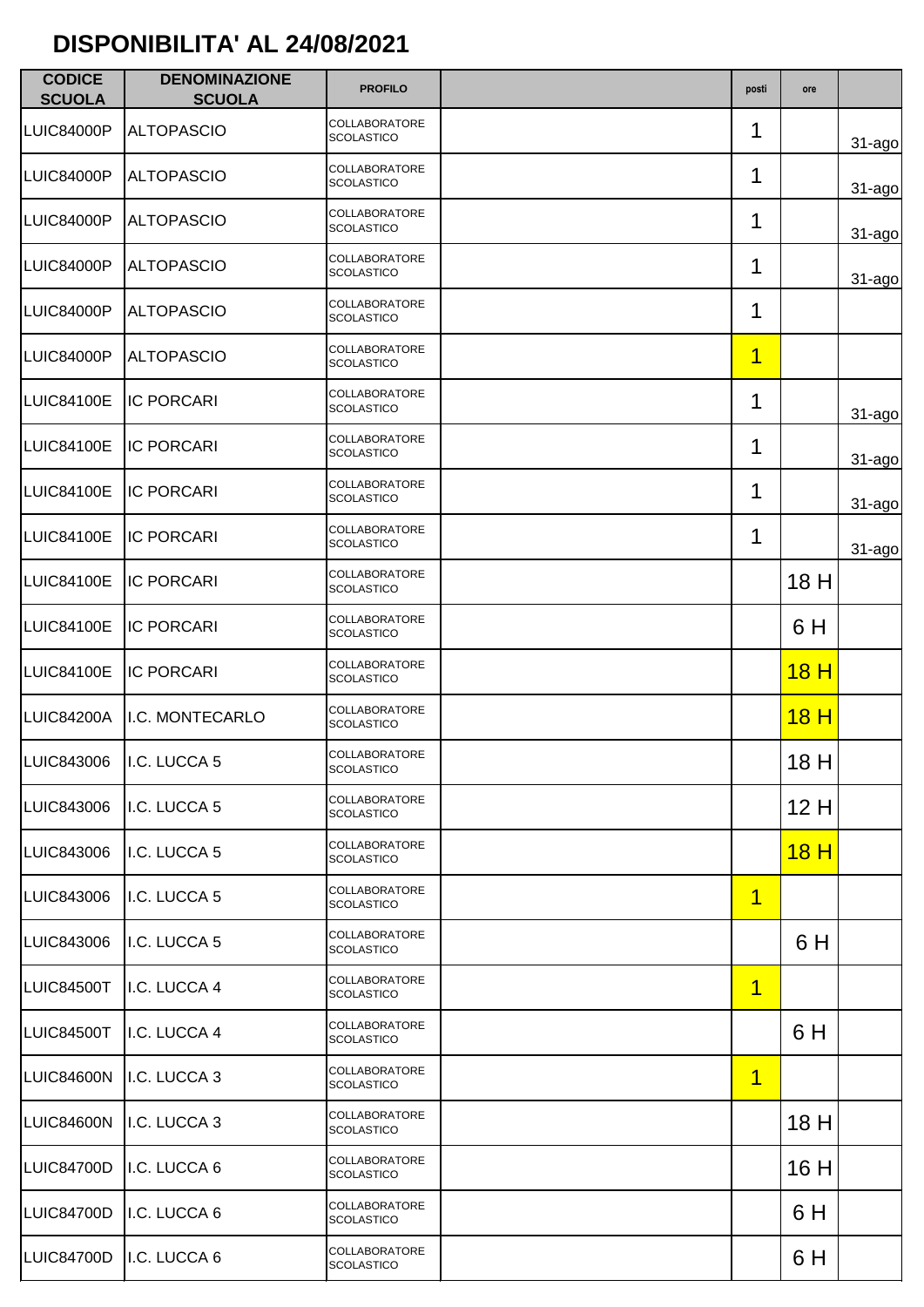| <b>CODICE</b><br><b>SCUOLA</b> | <b>DENOMINAZIONE</b><br><b>SCUOLA</b>     | <b>PROFILO</b>                            | posti                   | ore  |             |
|--------------------------------|-------------------------------------------|-------------------------------------------|-------------------------|------|-------------|
| LUIC84700D                     | I.C. LUCCA 6                              | <b>COLLABORATORE</b><br><b>SCOLASTICO</b> |                         | 18H  |             |
| <b>LUIC848009</b>              | I.C. CENTRO STORICO                       | COLLABORATORE<br><b>SCOLASTICO</b>        |                         | 18 H |             |
| <b>LUIC849005</b>              | I.C. LUCCA 2                              | COLLABORATORE<br><b>SCOLASTICO</b>        |                         | 18 H |             |
| <b>LUIC849005</b>              | I.C. LUCCA 2                              | <b>COLLABORATORE</b><br><b>SCOLASTICO</b> |                         | 15H  |             |
| <b>LUIC850009</b>              | PIETRASANTA 2                             | COLLABORATORE<br><b>SCOLASTICO</b>        | 1                       |      | 31-ago      |
| LUIC850009                     | PIETRASANTA 2                             | COLLABORATORE<br><b>SCOLASTICO</b>        | 1                       |      | $31 - ago$  |
| <b>LUIC850009</b>              | PIETRASANTA 2                             | <b>COLLABORATORE</b><br><b>SCOLASTICO</b> | 1                       |      | $31 - a$ go |
| LUIC850009                     | PIETRASANTA 2                             | COLLABORATORE<br><b>SCOLASTICO</b>        | 1                       |      |             |
| <b>LUIC850009</b>              | PIETRASANTA 2                             | COLLABORATORE<br><b>SCOLASTICO</b>        | 1                       |      |             |
| <b>LUIC850009</b>              | PIETRASANTA 2                             | COLLABORATORE<br><b>SCOLASTICO</b>        | $\overline{\mathbf{1}}$ |      |             |
| <b>LUIC850009</b>              | PIETRASANTA 2                             | COLLABORATORE<br><b>SCOLASTICO</b>        | 1                       |      |             |
| LUIS001008                     | <b>I.S.I. MACHIAVELLI</b>                 | COLLABORATORE<br><b>SCOLASTICO</b>        |                         | 12H  |             |
| LUIS001008                     | I.S.I. MACHIAVELLI                        | COLLABORATORE<br><b>SCOLASTICO</b>        |                         | 6 H  |             |
| LUIS001008                     | I.S.I. MACHIAVELLI                        | COLLABORATORE<br><b>SCOLASTICO</b>        |                         | 6 H  |             |
| LUIS001008                     | <b>I.S.I. MACHIAVELLI</b>                 | COLLABORATORE<br><b>SCOLASTICO</b>        | 1                       |      |             |
| LUIS001008                     | I.S.I. MACHIAVELLI                        | COLLABORATORE<br><b>SCOLASTICO</b>        |                         | 18H  |             |
| LUIS00300X                     | II.I.S. BARGA                             | COLLABORATORE<br><b>SCOLASTICO</b>        |                         | 6H   |             |
| <b>LUIS00300X</b>              | I.I.S. BARGA                              | <b>COLLABORATORE</b><br><b>SCOLASTICO</b> |                         | 6 H  |             |
| LUIS00300X                     | I.I.S. BARGA                              | <b>COLLABORATORE</b><br><b>SCOLASTICO</b> |                         | 6 H  |             |
| <b>LUIS007007</b>              | I.S.I.S.S. DELLA PIANA DI<br><b>LUCCA</b> | <b>COLLABORATORE</b><br><b>SCOLASTICO</b> | 1                       |      |             |
| <b>LUIS007007</b>              | I.S.I.S.S. DELLA PIANA DI<br><b>LUCCA</b> | <b>COLLABORATORE</b><br><b>SCOLASTICO</b> | $\overline{1}$          |      |             |
| LUIS01200P                     | ISI "S.PERTINI"                           | COLLABORATORE<br><b>SCOLASTICO</b>        | 1                       |      | $31 - a$ go |
| LUIS01200P                     | ISI "S.PERTINI"                           | COLLABORATORE<br><b>SCOLASTICO</b>        | 1                       |      | $31 - ago$  |
| <b>LUIS01200P</b>              | ISI "S.PERTINI"                           | COLLABORATORE<br><b>SCOLASTICO</b>        | 1                       |      | $31 - ago$  |
| LUIS01200P                     | ISI "S.PERTINI"                           | COLLABORATORE<br><b>SCOLASTICO</b>        | 1                       |      |             |
| <b>LUIS01200P</b>              | ISI "S.PERTINI"                           | COLLABORATORE<br><b>SCOLASTICO</b>        |                         | 18 H |             |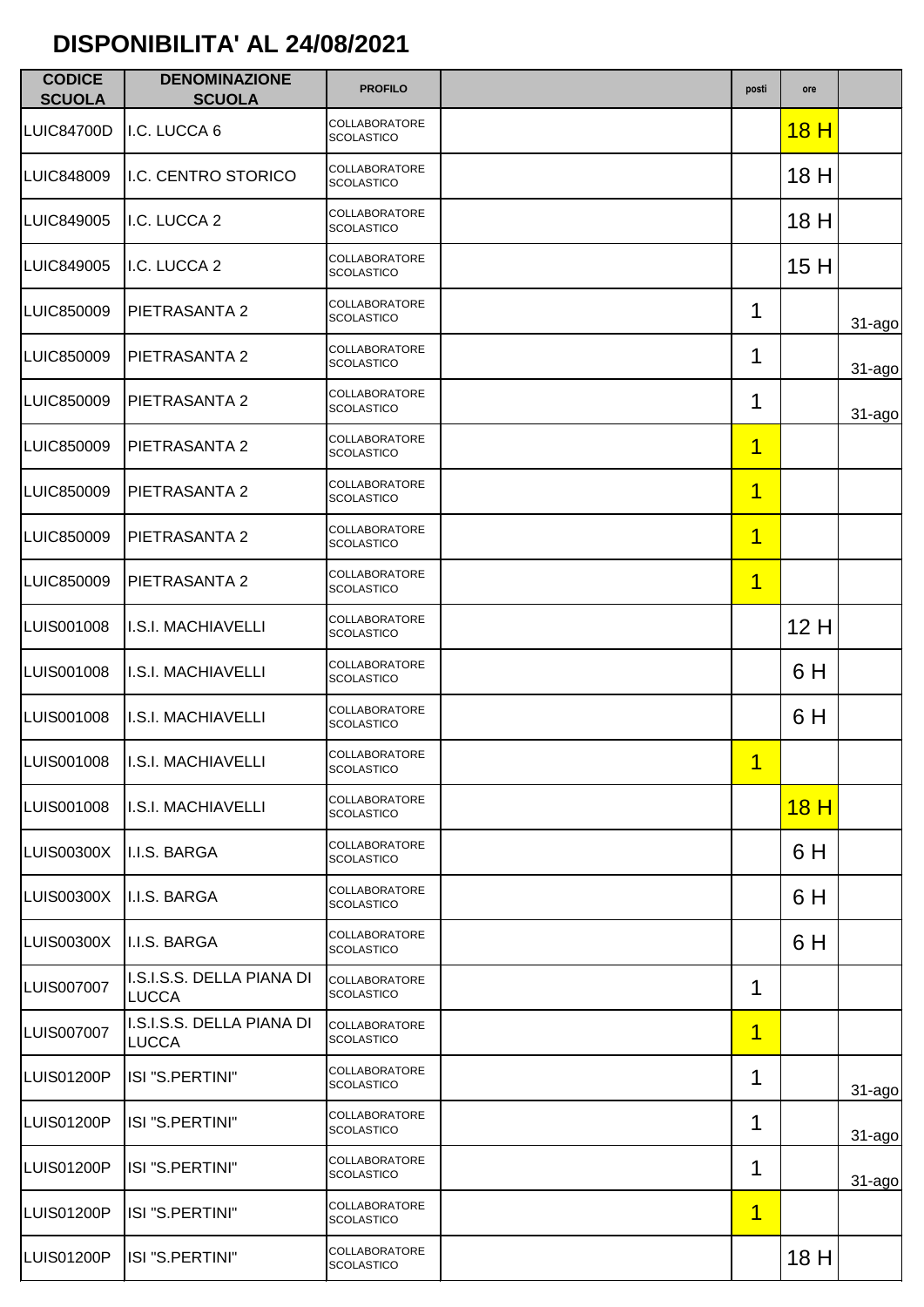| <b>CODICE</b><br><b>SCUOLA</b> | <b>DENOMINAZIONE</b><br><b>SCUOLA</b>        | <b>PROFILO</b>                            | posti | ore         |                                   |
|--------------------------------|----------------------------------------------|-------------------------------------------|-------|-------------|-----------------------------------|
| LUIS01200P                     | ISI "S.PERTINI"                              | <b>COLLABORATORE</b><br><b>SCOLASTICO</b> |       | 18 H        |                                   |
| LUIS01200P                     | ISI "S.PERTINI"                              | COLLABORATORE<br><b>SCOLASTICO</b>        |       | 6 H         |                                   |
| LUIS01400A                     | II.S.I. DON LAZZERI STAGI                    | COLLABORATORE<br><b>SCOLASTICO</b>        | 1     |             | 31-ago                            |
| LUIS01400A                     | I.S.I. DON LAZZERI STAGI                     | <b>COLLABORATORE</b><br><b>SCOLASTICO</b> |       | 6 H         |                                   |
| LUIS01400A                     | I.S.I. DON LAZZERI STAGI                     | COLLABORATORE<br><b>SCOLASTICO</b>        |       | 6 H         |                                   |
| LUIS01400A                     | I.S.I. DON LAZZERI STAGI                     | COLLABORATORE<br><b>SCOLASTICO</b>        | 1     |             |                                   |
| LUIS01400A                     | II.S.I. DON LAZZERI STAGI                    | <b>COLLABORATORE</b><br><b>SCOLASTICO</b> | 1     |             | <b>FARIOLI</b><br><b>CRISTINA</b> |
| LUIS016002                     | POLO SC. TEC. "FERMI -<br><b>GIORGI"</b>     | <b>COLLABORATORE</b><br><b>SCOLASTICO</b> | 1     |             | 31-ago                            |
| LUIS016002                     | POLO SC. TEC. "FERMI -<br>GIORGI"            | <b>COLLABORATORE</b><br><b>SCOLASTICO</b> | 1     |             | $31 - ago$                        |
| LUIS016002                     | POLO SC. TEC. "FERMI -<br><b>GIORGI"</b>     | <b>COLLABORATORE</b><br><b>SCOLASTICO</b> | 1     |             |                                   |
| LUIS016002                     | POLO SC. TEC. "FERMI -<br>GIORGI"            | <b>COLLABORATORE</b><br><b>SCOLASTICO</b> | 1     |             |                                   |
| LUIS016002                     | POLO SC. TEC. "FERMI -<br><b>GIORGI"</b>     | <b>COLLABORATORE</b><br><b>SCOLASTICO</b> | 1     |             |                                   |
| LUIS016002                     | POLO SC. TEC. "FERMI -<br>GIORGI"            | <b>COLLABORATORE</b><br><b>SCOLASTICO</b> |       | 12H         |                                   |
| LUIS016002                     | POLO SC. TEC. "FERMI -<br><b>GIORGI"</b>     | <b>COLLABORATORE</b><br><b>SCOLASTICO</b> |       | 6 H         |                                   |
| LUIS016002                     | POLO SC. TEC. "FERMI -<br>GIORGI"            | <b>COLLABORATORE</b><br>SCOLASTICO        |       | 6 H         |                                   |
| LUIS01700T                     | <b>CARRARA NOTTOLINI</b><br><b>BUSDRAGHI</b> | <b>COLLABORATORE</b><br><b>SCOLASTICO</b> | 1     |             |                                   |
| LUIS01700T                     | <b>CARRARA NOTTOLINI</b><br><b>BUSDRAGHI</b> | <b>COLLABORATORE</b><br><b>SCOLASTICO</b> |       | 12H         |                                   |
| LUIS01700T                     | <b>CARRARA NOTTOLINI</b><br><b>BUSDRAGHI</b> | <b>COLLABORATORE</b><br><b>SCOLASTICO</b> |       | 6 H         |                                   |
| LUIS01700T                     | <b>CARRARA NOTTOLINI</b><br>BUSDRAGHI        | <b>COLLABORATORE</b><br><b>SCOLASTICO</b> |       | 6 H         |                                   |
| LUIS01700T                     | CARRARA NOTTOLINI<br><b>BUSDRAGHI</b>        | <b>COLLABORATORE</b><br><b>SCOLASTICO</b> |       | 18H         |                                   |
| LUIS01800N                     | II.I.S. GALILEO ARTIGLIO                     | COLLABORATORE<br><b>SCOLASTICO</b>        |       | 18H         |                                   |
| LUIS01800N                     | II.I.S. GALILEO ARTIGLIO                     | COLLABORATORE<br><b>SCOLASTICO</b>        | 1     |             | <b>FRIZZI</b><br><b>STEFANIA</b>  |
| LUIS01900D                     | <b>CHINI - MICHELANGELO</b>                  | <b>COLLABORATORE</b><br><b>SCOLASTICO</b> | 1     |             |                                   |
| LUIS01900D                     | <b>CHINI - MICHELANGELO</b>                  | COLLABORATORE<br><b>SCOLASTICO</b>        |       | 18 H        |                                   |
| LUIS01900D                     | CHINI - MICHELANGELO                         | COLLABORATORE<br><b>SCOLASTICO</b>        |       | 6 H         |                                   |
| LUIS01900D                     | <b>CHINI - MICHELANGELO</b>                  | <b>COLLABORATORE</b><br><b>SCOLASTICO</b> |       | <u>18 H</u> |                                   |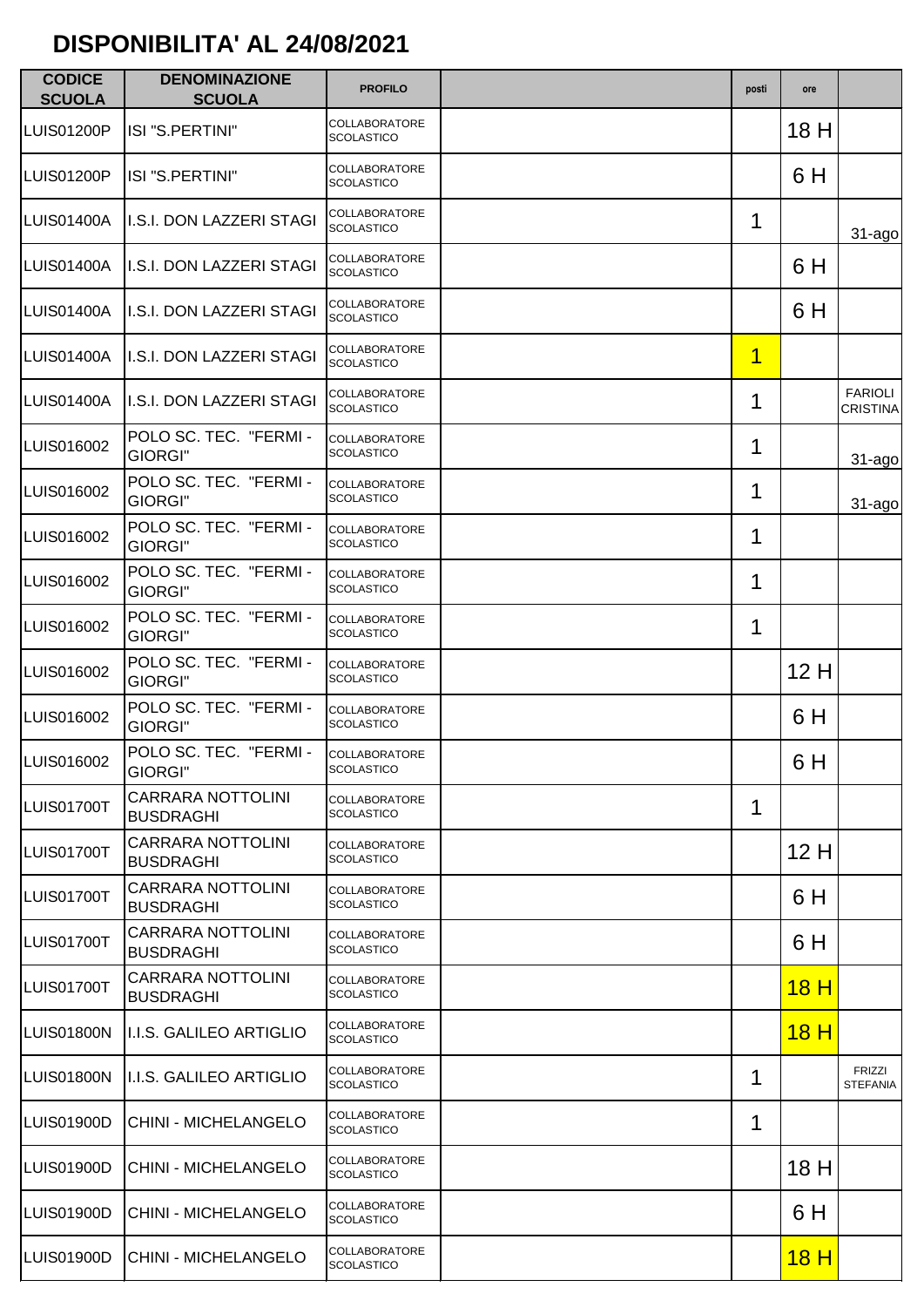| <b>CODICE</b><br><b>SCUOLA</b> | <b>DENOMINAZIONE</b><br><b>SCUOLA</b>         | <b>PROFILO</b>                            | posti          | ore         |            |
|--------------------------------|-----------------------------------------------|-------------------------------------------|----------------|-------------|------------|
| <b>LUIS02100D</b>              | I.S.I - G. MARCONI                            | <b>COLLABORATORE</b><br><b>SCOLASTICO</b> | 1              |             | $31 - ago$ |
| LUIS02100D                     | I.S.I - G. MARCONI                            | COLLABORATORE<br><b>SCOLASTICO</b>        | 1              |             | $31 - ago$ |
| LUIS02100D                     | I.S.I - G. MARCONI                            | COLLABORATORE<br><b>SCOLASTICO</b>        | 1              |             | $31 - ago$ |
| LUIS02100D                     | I.S.I - G. MARCONI                            | <b>COLLABORATORE</b><br><b>SCOLASTICO</b> | 1              |             | $31 - ago$ |
| LUIS02100D                     | I.S.I - G. MARCONI                            | COLLABORATORE<br><b>SCOLASTICO</b>        | 1              |             | 31-ago     |
| LUIS02100D                     | I.S.I - G. MARCONI                            | <b>COLLABORATORE</b><br><b>SCOLASTICO</b> | 1              |             | $31 - ago$ |
| LUIS02100D                     | I.S.I - G. MARCONI                            | COLLABORATORE<br><b>SCOLASTICO</b>        | 1              |             | $31 - ago$ |
| <b>LUIS02100D</b>              | I.S.I - G. MARCONI                            | <b>COLLABORATORE</b><br><b>SCOLASTICO</b> | $\overline{1}$ |             |            |
| LUIS02100D                     | I.S.I - G. MARCONI                            | <b>COLLABORATORE</b><br><b>SCOLASTICO</b> |                | 18H         |            |
| LUIS023005                     | I. ISTRUZIONE SUP.RE<br>"C.PIAGGIA"           | COLLABORATORE<br><b>SCOLASTICO</b>        | 1              |             | $31 - ago$ |
| LUIS023005                     | I. ISTRUZIONE SUP.RE<br>"C.PIAGGIA"           | <b>COLLABORATORE</b><br><b>SCOLASTICO</b> | 1              |             | $31 - ago$ |
| LUIS023005                     | I. ISTRUZIONE SUP.RE<br>"C.PIAGGIA"           | COLLABORATORE<br><b>SCOLASTICO</b>        | 1              |             | $31$ -ago  |
| LUIS023005                     | I. ISTRUZIONE SUP.RE<br>"C.PIAGGIA"           | COLLABORATORE<br><b>SCOLASTICO</b>        |                | 18 H        |            |
| LUIS023005                     | I. ISTRUZIONE SUP.RE<br>"C.PIAGGIA"           | <b>COLLABORATORE</b><br>SCOLASTICO        |                | 18 H        |            |
| LUPC010009                     | <b>LICEO CARDUCCI</b><br><b>VIAREGGIO</b>     | <b>COLLABORATORE</b><br><b>SCOLASTICO</b> |                | 6 H         |            |
| LUPC010009                     | LICEO CARDUCCI<br><b>VIAREGGIO</b>            | COLLABORATORE<br><b>SCOLASTICO</b>        |                | 6 H         |            |
| LUPC010009                     | <b>LICEO CARDUCCI</b><br><b>VIAREGGIO</b>     | <b>COLLABORATORE</b><br><b>SCOLASTICO</b> |                | <u>18 H</u> |            |
|                                | LUPS01000C L.S. "VALLISNERI" LUCCA            | <b>COLLABORATORE</b><br><b>SCOLASTICO</b> | 1              |             |            |
|                                | LUPS01000C L.S. "VALLISNERI" LUCCA            | <b>COLLABORATORE</b><br><b>SCOLASTICO</b> |                | 6 H         |            |
|                                | LUPS01000C L.S. "VALLISNERI" LUCCA            | COLLABORATORE<br><b>SCOLASTICO</b>        | 1              |             |            |
| LUPS020003                     | L.S. BARSANTI E<br><b>MATTEUCCI VIAREGGIO</b> | COLLABORATORE<br><b>SCOLASTICO</b>        |                | 12H         |            |
| LUPS020003                     | L.S. BARSANTI E<br><b>MATTEUCCI VIAREGGIO</b> | COLLABORATORE<br><b>SCOLASTICO</b>        |                | 18 H        |            |
| LUPS020003                     | L.S. BARSANTI E<br><b>MATTEUCCI VIAREGGIO</b> | COLLABORATORE<br><b>SCOLASTICO</b>        |                | <u>18 H</u> |            |
| LUPS020003                     | L.S. BARSANTI E<br><b>MATTEUCCI VIAREGGIO</b> | COLLABORATORE<br><b>SCOLASTICO</b>        |                | 6 H         |            |
|                                | LUSL 02000X L. ARTISTICO PASSAGLIA            | COLLABORATORE<br><b>SCOLASTICO</b>        |                | <u>18 H</u> |            |
|                                |                                               |                                           |                |             |            |